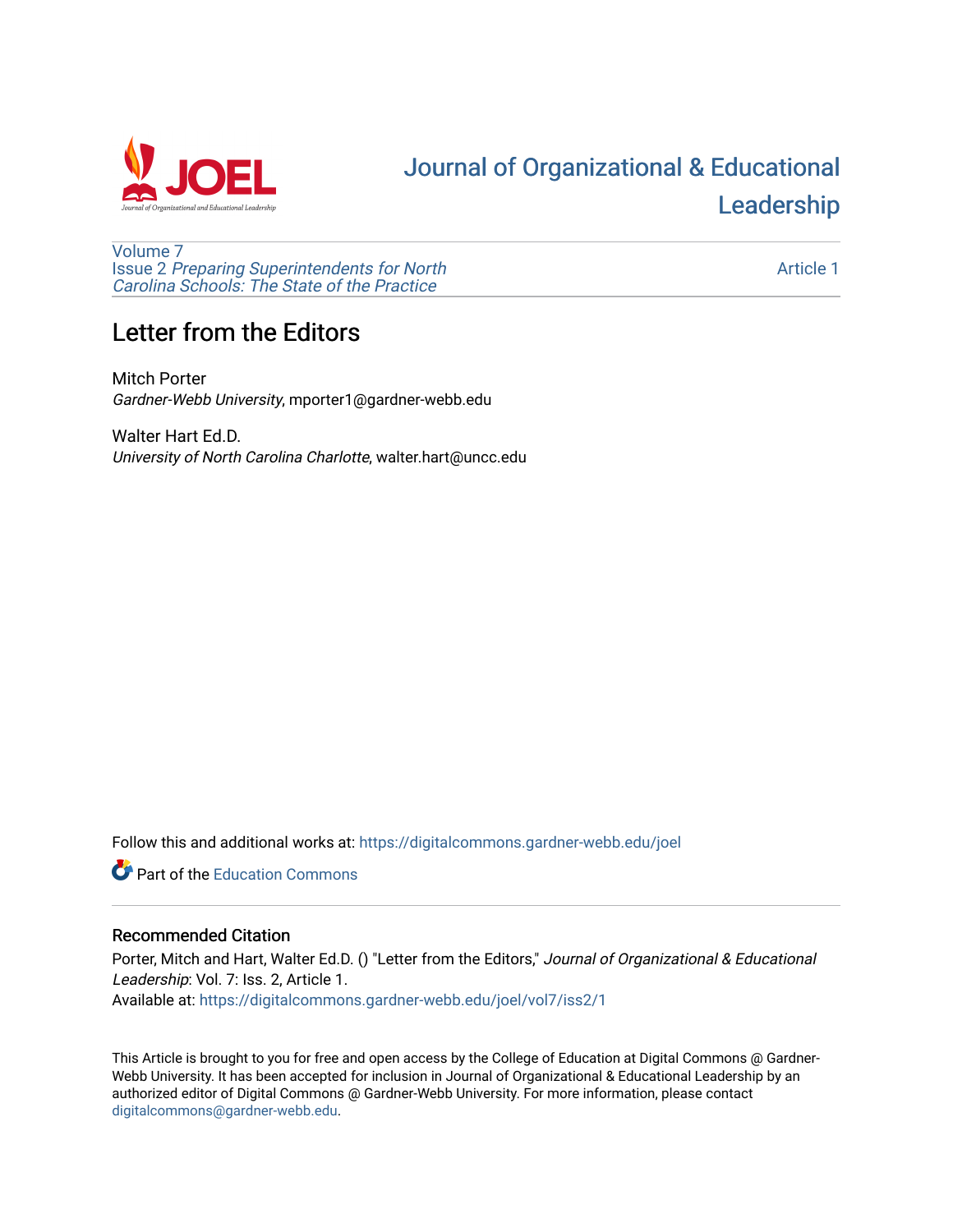#### **Letter from the Editors**

The position of school superintendent has become far more complex than when it was first introduced in Buffalo, New York in 1837. Reform efforts of the 1980's shifted the focus of the role to student achievement, even though a host of managerial responsibilities related to finance, human resources, transportation, building maintenance, and public relations remained. More recently, superintendents have been expected to also address an array of societal issues, including diversification of students and staff, increased governmental mandates, the explosion of technology, and the globalization of society. Sadly, these multi-faceted demands have occurred in a context of shrinking resources. Through all of this, perhaps the greatest challenge faced by superintendents is that they are highly visible people who are charged with navigating through bitterly competing political interests. Given this reality, it is no wonder that more and more school districts struggle to keep their superintendents. Furthermore, this dynamic heightens the need to understand the role of the superintendent and the training needed to support those who endeavor to lead school districts. That is the purpose of this themed edition of the Journal of Organizational and Educational Leadership.

In *A Portrait of North Carolina School District Superintendents, 2000-2021*, a study group from the North Carolina Professors of Educational Leadership uses data from the North Carolina Department of Public Instruction and a survey of school district human resources officials to profile school district superintendents in the state. The report focuses on superintendent gender, race, educational experiences, degrees earned, and professional longevity. In addition to providing current data, historical trends are also highlighted. Findings include: (a) high turnover and relative inexperience in the role characterize the position of superintendent in North Carolina, (b) White men comprise the largest number of North Carolina superintendents, and (c) while racial and gender diversity have improved slowly but steadily since 2000, disparities remain. This report is an excellent resource for those who are interested in studying the position of district superintendent as well as policy makers who seek to improve education.

When the climate of Educational Leadership changes, so must the programs that help prepare our future leaders. In *Leading the Leaders: The Redesign of an EdD Program to Prepare Superintendents to Serve North Carolina Schools*, we can see the evolution of a program devoted to best serve schools and school leaders in the  $21<sup>st</sup>$  century. The article shares how the program underwent changes to better meet the needs of the schools and leaders in North

1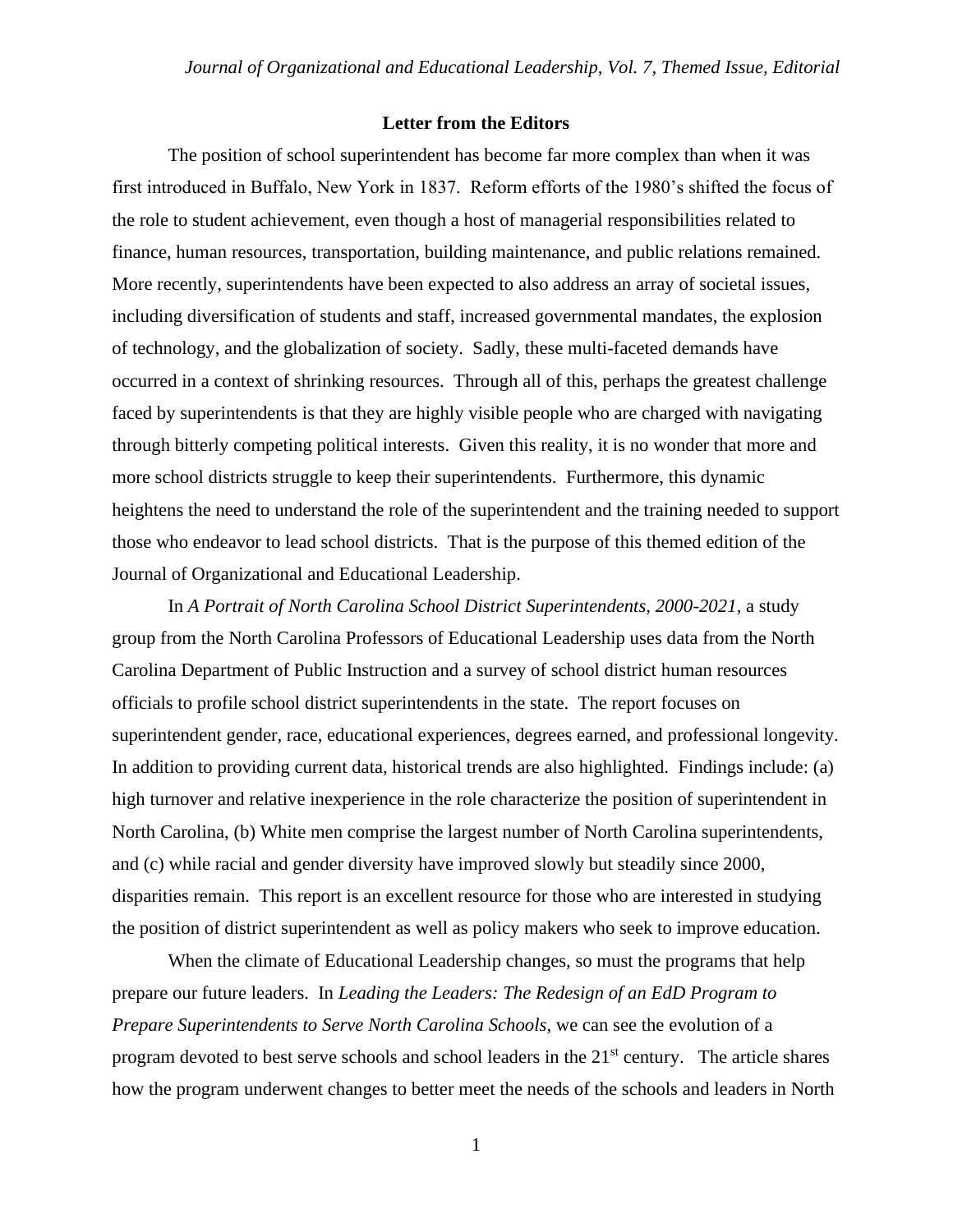Carolina, focusing on making the connections between research, theory, and practice. The process in which the institution went through when making these changes can be a model for other institutions to follow, as it promotes scholarly research to ensure best practices in the field.

Given that school district superintendents commonly ascend to the role after serving in other district leadership roles and after completing formal graduate studies, it is important to understand how formal education and professional experiences support the success of superintendents. *The Role of Context on Leadership Transition: Building and District Level Leadership*, describes a yearlong, qualitative study of the transition of a school district leader from the role of principal to assistant superintendent in the same district. This study examines how context responsive leadership was used as this leader transitioned to the new professional role, and how formal graduate education and professional experiences affected the participant's external and internal school context literacies. Interestingly, researchers found that the formal educational experiences from the participant's doctoral program integrated with other workbased professional experiences to heighten the participant's sense of efficacy. This important study highlights the need for skills-based learning to be incorporated into formal education programs that train district-level leaders, as professional skills were associated more with the ability to navigate challenging district expectations than content knowledge.

Leadership occurs in an organizational context. *The Race to Leadership Effectiveness: A Study on School Organization for High and Low Performing Georgia Schools* study analyzes the relationship between school organization and performance. Using a quantitative, correlational approach, authors find that measures of organizational effectiveness predicted student outcomes As higher performing schools were associated with greater organizational effectiveness, this study provides helpful insights into the organizational themes that support student achievement. This is valuable information for those who aspire to district leadership roles.

 Finally, Leaders in South Carolina have developed an innovative approach to advanced training for prospective district leaders. In *Partners in Leadership: Training the Next Generation of Executive Leaders,* officials from Winthrop University describe a partnership between institutions of higher education in that state to support the advanced training of school district leaders. This consortium has created additional degree opportunities for South Carolina school leaders to advance professionally. It has also inspired unique and collaborative approaches to teaching, research, and grant writing among the institutions.

2